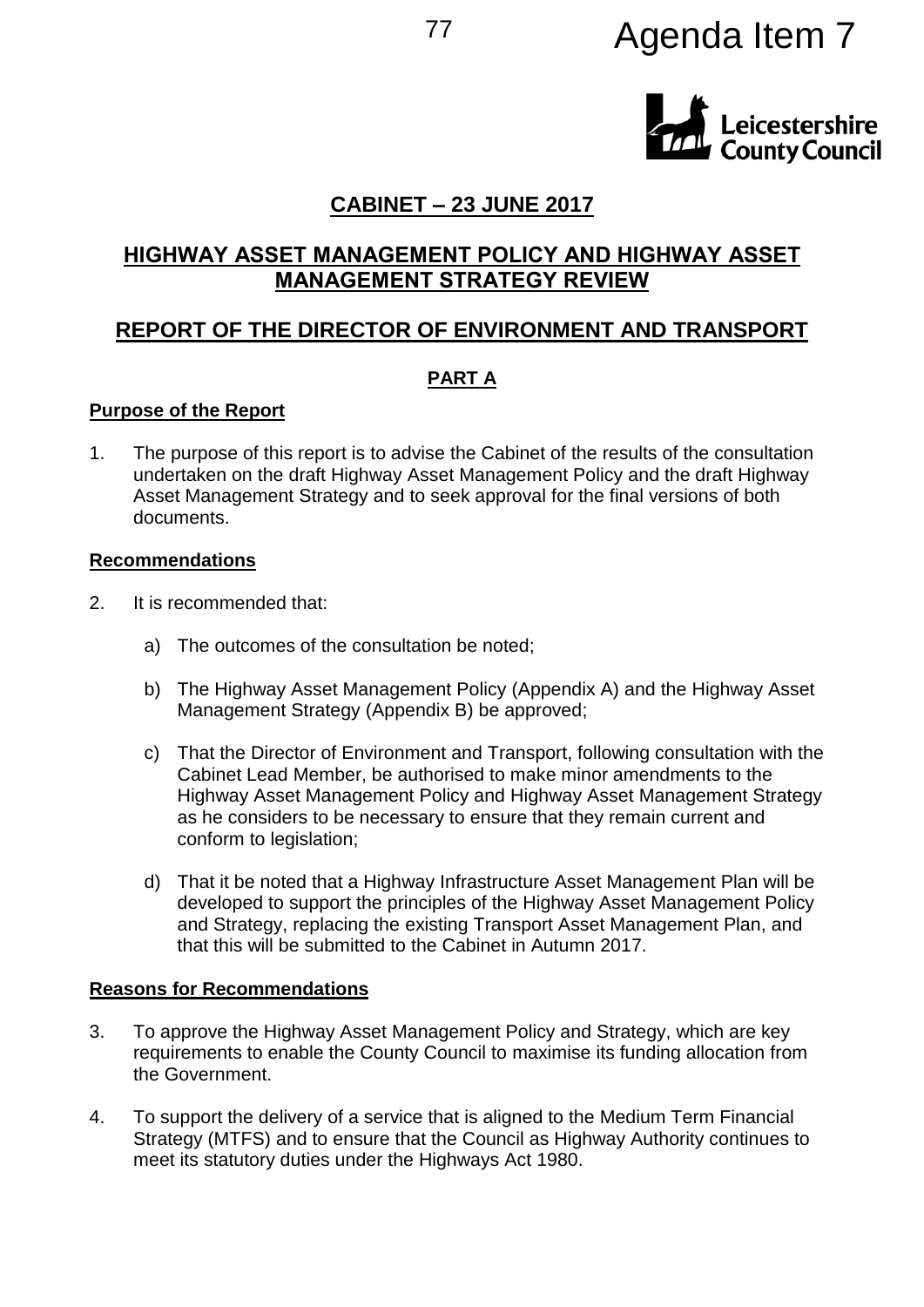5. The Highway Asset Management Policy and the Highway Asset Management Strategy may need to be modified slightly should circumstances change, for example, to respond to legislation or new opportunities. Significant changes would submitted to the Cabinet for approval.

## **Timetable for Decisions (including Scrutiny)**

- 6. This report will be considered by the Environment and Transport Overview and Scrutiny Committee on 22 June 2017 and its comments will be reported to the Cabinet.
- 7. The draft Highway Infrastructure Asset Management Plan (HIAMP) will be presented to the Environment and Transport Overview and Scrutiny Committee and the Cabinet in autumn 2017.
- 8. It is expected that the Council will need to submit a self-assessment to the Department for Transport (DfT) by the end of September 2017 demonstrating that it has qualified for Band 3 of the DfT's Incentive Fund.

## **Policy Framework and Previous Decisions**

- 9. The County Council's current Highway Maintenance Policy and Strategy was approved by the Cabinet in October 2006 and subsequently amended in 2008, 2010 and 2011. It is based on the old National Code of Practice for Highway Maintenance (Well Maintained Highways), which has now been superseded by the new Code of Practice, 'Well-managed Highway Infrastructure'.
- 10. The current Street Lighting Policy and Strategy, also approved by the Cabinet in October 2006, is similarly based on the old National Code of Practice (Well Lit Highways), which has now been superseded by 'Well-managed Highway Infrastructure'.
- 11. The Leicestershire County Council Transport Asset Management Plan (TAMP) was approved in November 2007 and updated in 2011. It also followed guidance that has now been superseded. It describes an analytical approach to highway maintenance, current service levels and management processes, providing limited direction to further developing asset management and supports the current Highway Maintenance Strategy and Policy. (As indicated above, it is intended that the TAMP will be replaced by a Highway Infrastructure Asset Management Plan.)
- 12. On 19 April 2016 the Cabinet approved a consultation ('A-Roads to Zebras') on the Council's approach to highway maintenance and amendments to its plans and policies set out in the TAMP, Highway Maintenance Strategy and Policy, and Street Lighting Strategy and Policy in line with Government's updated Code of Practice.
- 13. On 13 December 2016 the Cabinet noted the outcome of the 'A-Roads to Zebras' consultation and agreed to consult on the draft Highway Asset Management Policy and Strategy. In addition, the Director of Environment and Transport was asked to develop a pilot scheme for a Highway Warden and/or Lengthsman arrangement (See paragraph 42 below).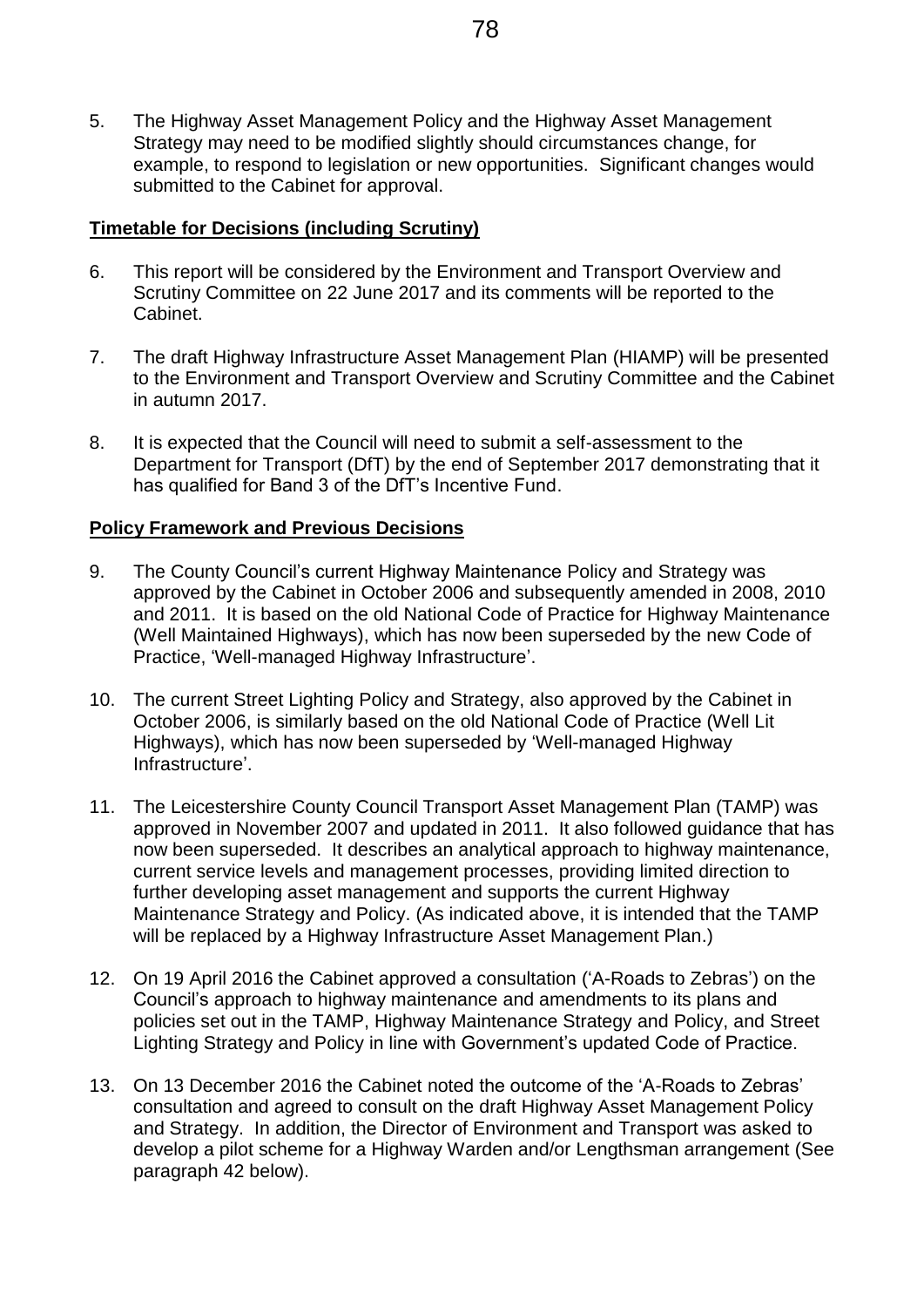## **Resource Implications**

- 14. The new Highway Asset Management Policy and the new Highway Asset Management Strategy support the efficiency savings required from the MTFS and the corporate transformation process.
- 15. The Highway Asset Management Policy and Highway Asset Management Strategy will underpin improvements in the effectiveness of highway maintenance delivery. It is also one of the key steps towards satisfying criteria required by the DfT to achieve the highest level of maintenance funding available through the Incentive Fund process.
- 16. The table below shows the financial impact of the County Council achieving the highest Incentive Fund level. Essentially it makes a difference of £0.715m in 2018/19, £1.19 million in 2019/20 and £1.67 million in 2020/21.

| Year    | <b>Needs Based</b><br><b>Allocation</b><br>£000 | <b>Incentive Fund</b><br>Level 2<br>£000 | <b>Additional</b><br><b>Incentive Fund</b><br>if Level 3<br>£000 | <b>Total Possible</b><br><b>Funding</b><br>£000 |
|---------|-------------------------------------------------|------------------------------------------|------------------------------------------------------------------|-------------------------------------------------|
| 2017/18 | 12,642                                          | 1,065                                    | 118                                                              | 13,825                                          |
| 2018/19 | 11,442                                          | 1,668                                    | 715                                                              | 13,825                                          |
| 2019/20 | 11,442                                          | 1,192                                    | 1,191                                                            | 13,825                                          |
| 2020/21 | 11,442                                          | 715                                      | 1,668                                                            | 13,825                                          |

**Table 1: Incentive Fund Grant Levels**

- 17. To support the development of asset management principles and the progress towards securing the maximum Incentive Fund award, additional specialist asset management support has been procured through the Midlands Highway Alliance (MHA) Professional Services Contract at an estimated cost of £75,000. This work is being funded as part of the Council's transformation programme.
- 18. The Director of Corporate Resources and the Director of Law and Governance have been consulted on this report.

#### **Circulation under the Local Issues Alert Procedure**

None.

#### **Officers to Contact**

Phil Crossland - Director Environment and Transport Tel: (0116) 305 7000 Email: [phil.crossland@leics.gov.uk](mailto:mark.stevens@leics.gov.uk)

Ann Carruthers – Assistant Director Environment and Transport Tel: (0116) 305 7966<br>Email: ann.carruthe [ann.carruthers@leics.gov.uk](mailto:ann.carruthers@leics.gov.uk)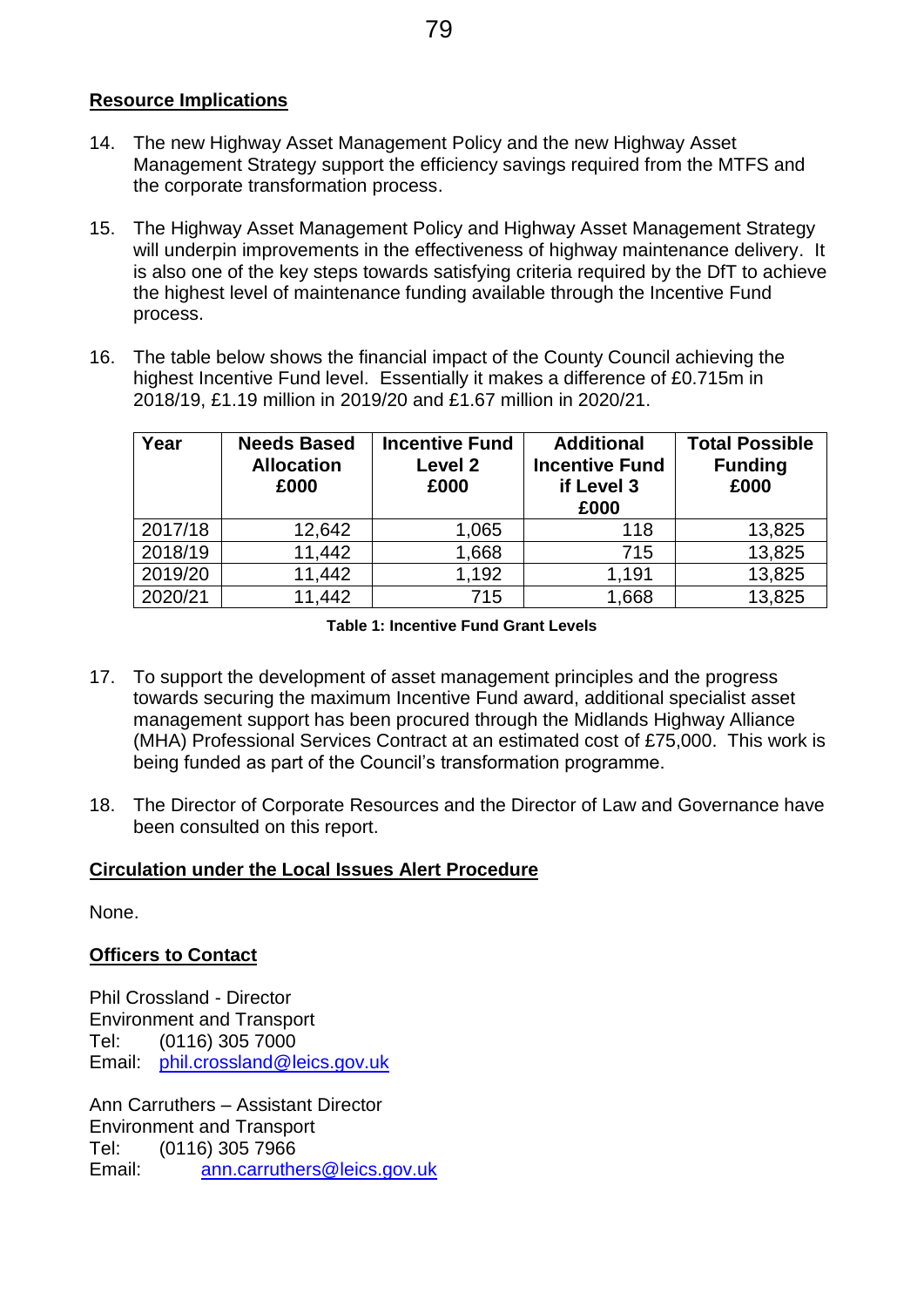## **PART B**

## **Background**

## **National Guidance Promoting the Development of Highway Asset Management**

- 19. Asset management practice has developed considerably since the introduction of the County Council's current Highway Maintenance Policy, Strategy and TAMP. These documents are in need of revision, to ensure that they are aligned with national guidance.
- 20. In 2011 the Audit Commission published 'Going the Distance', an analysis of highway authorities' future approach to the maintenance of local roads set against declining budgets. This highlighted the case for developing asset management and the need to balance short-term repair pressures with the objective of long-term sustainability of the asset and emphasised the point that pressure to tackle 'worst first' could detract from more cost effective, preventative interventions.
- 21. In May 2013 the Highways Maintenance Efficiency Programme (HMEP), commissioned by the DfT, published a 'Highway Infrastructure Asset Management Guidance' document, endorsed by the UK Roads Liaison Group, which recommended a formal approach to managing all highway and transport assets. This made a number of recommendations, including the fundamental requirement to adopt a Highway Asset Management Policy setting out the authority's strategic objectives regarding asset management, and to introduce a strategy that would support the delivery of those objectives.
- 22. HMEP has since published various additional guidance documents and tools which promote the development of life-cycle planning for all key highway assets, a process which considers the relationship between future treatment options, asset condition and cost through the development of lifecycle models.
- 23. A new Code of Practice for highway maintenance was also published in October 2016 titled 'Well Managed Highway Infrastructure'. This sets out the principle of applying a locally appropriate risk-based approach to the inspection, prioritisation and treatment of the highway network. Such an approach will require an improved understanding of all key assets, including their importance to customers, levels of use, strategic importance, acceptable service levels, current conditions, how they deteriorate, how they respond to treatments and the associated treatment costs.
- 24. The proposed Highway Asset Management Policy document and Highway Asset Management Strategy (Appendices A and B of this report) have been developed to ensure that the County Council follows an approach to asset management that is in accordance with the recommendations of the HMEP guidance document and the new Code of Practice for highway maintenance. These documents would replace the current Highway Maintenance Policy and Strategy and the Street Lighting Policy and Strategy documents, which are based on the old Code of Practice. The proposed Highway Asset Management Policy and the Highway Asset Management Strategy documents differ from the current Highway Maintenance Policy and Strategy by:

80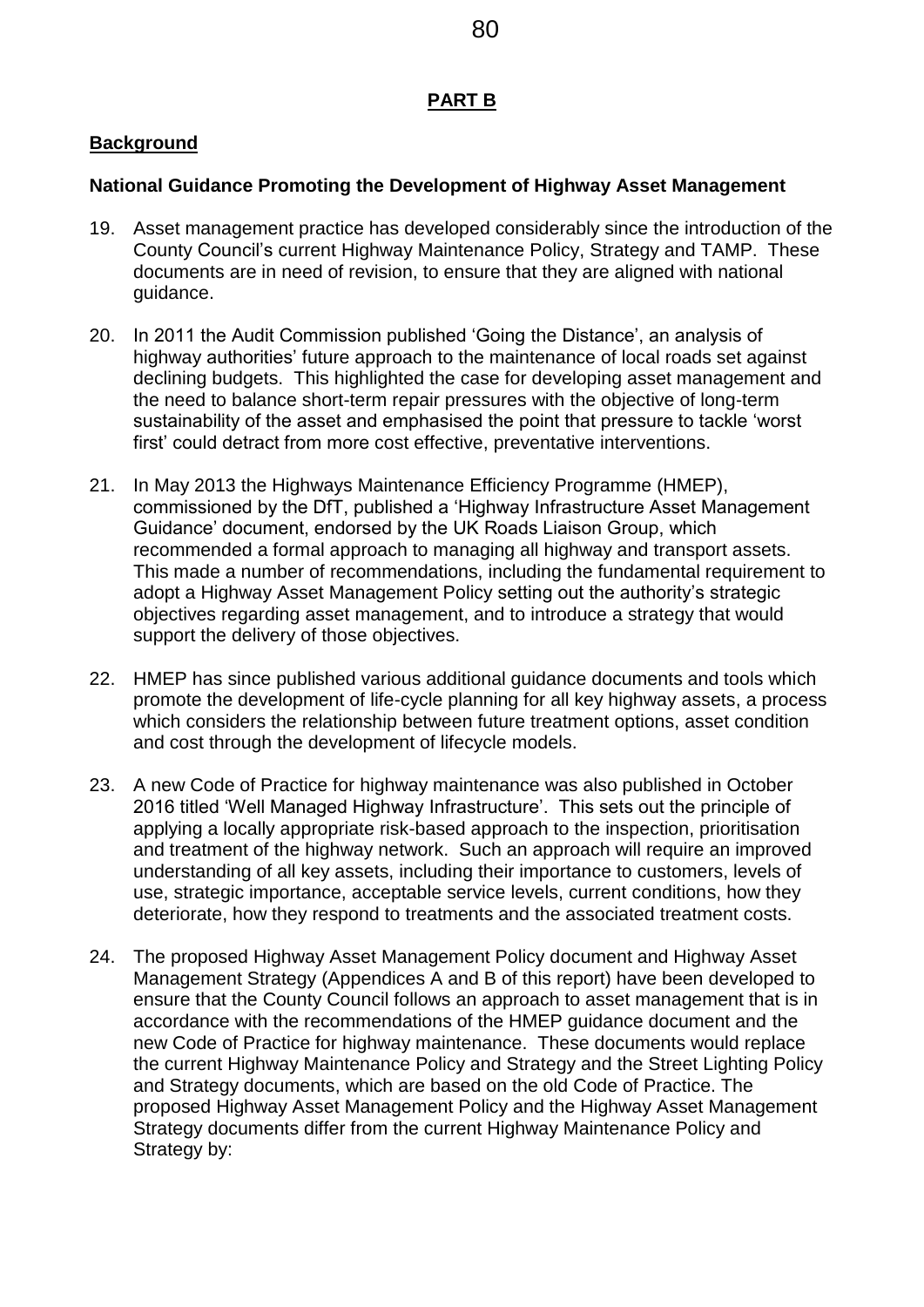- Prioritising high risk repairs when responding to highway defects;
- Focussing on planned maintenance work to help slow down the deterioration of roads;
- Preventative work will be carried out on a 'risk based' approach and determined on how roads are 'categorised' in a new classification of highways;
- Discussing with parish councils opportunities for their involvement in local maintenance, such as grass cutting and the maintenance of trees, flower and shrub beds;
- Introducing a targeted approach to service delivery, which will help improve service levels.
- 25. To support the Highway Asset Management Policy and Highway Asset Management Strategy it will also be necessary to revise the TAMP and update current operational practice and procedures. The TAMP would be replaced with a new document, the HIAMP. This will develop the TAMP from its current, largely aspirational base, into a document that directs the delivery of the policy and principles set out in the Policy and the Strategy.

# **The Government's Incentive Fund**

- 26. In 2014 the DfT published 'Gearing up for Efficient Highway Delivery and Funding', which set the scene for the introduction of the Government's Incentive Fund*.* This Fund is intended to incentivise and reward highway authorities that demonstrate a commitment to the ongoing development of an asset management approach to service delivery.
- 27. Incentive Fund allocations will be made annually for five years from 2016/17, based upon an assessment and a possible external audit of the Authority's ongoing commitment to applying the recommendations of various aspects of HMEP guidance.
- 28. The assessment places highway authorities into one of three bands, depending upon the level of progress towards implementing the recommendations of HMEP. The Council is currently assessed to be at the intermediate level, Band 2.
- 29. An increasing differential is applied annually to the amounts allocated across the bands. The likely grant due to the County Council, depending upon the assessed level, is shown in Table 2 below. With a strong commitment to developing its approach to asset management, it is realistic to expect the Authority to move to the highest level, Band 3, by 2018/19, potentially securing a further £3.57 million over the final three years of the Fund.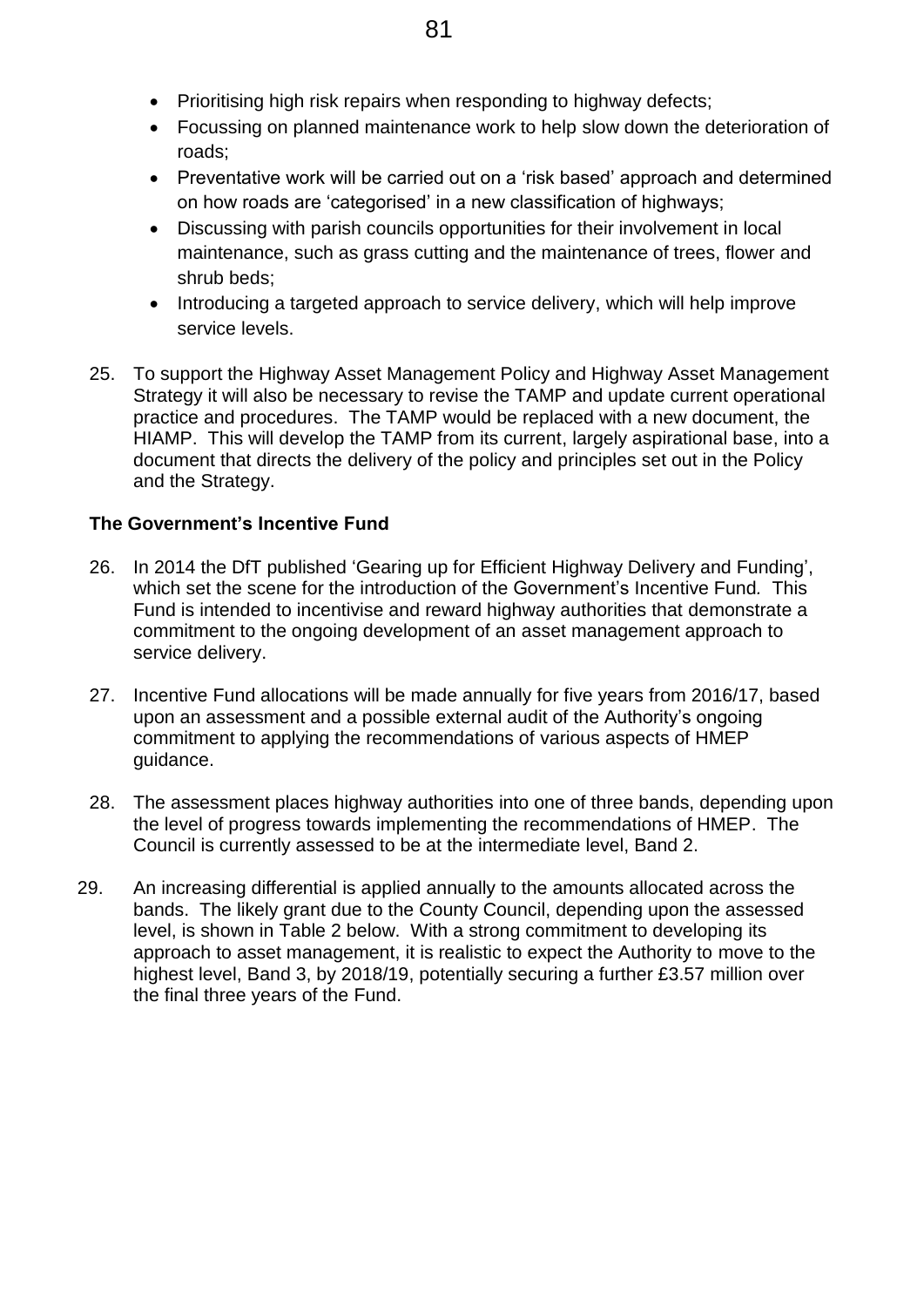| Incentive<br>Fund | 2016/17  | 2017/18    | 2018/19    | 2019/20    | 2020/21    |
|-------------------|----------|------------|------------|------------|------------|
| Band 3 share      | £789,117 | £1,183,675 | £2,383,133 | £2,383,133 | £2,383,133 |
| Band 2 share      | £789,117 | £1,065,308 | £1,668,193 | £1,191,567 | £714,940   |
| Band 1 share      | £710,205 | £710,205   | £714,940   | £238,313   | Zero       |

|  |  | Table 2: Likely value of Incentive Fund grant |  |
|--|--|-----------------------------------------------|--|
|  |  |                                               |  |

- 30. The Highway Asset Management Policy and the Highway Asset Management Strategy have been developed to ensure that the Council's approach to asset management incorporates the recommendations of HMEP guidance which contribute to the Incentive Fund assessment and therefore support the objective of reaching Band 3.
- 31. It is a specific requirement of the Incentive Fund to ensure progress to Band 3 and that the County Council has published and implemented an up-to-date Highway Asset Management Policy and Strategy. In this context 'implementation' means that they have been used to inform the development of operational procedures (i.e. the Authority's HIAMP) and future year programmes (i.e. in this case for 2018/19 onwards). Therefor the Cabinet is now being asked to approve the Highway Asset Management Policy and Highway Asset Management Strategy so they can inform the development of the HIAMP, leading to a review of operational practices across the Authority's highway maintenance functions.

#### **Highway Asset Management Support for the Medium Term Financial Strategy**

- 32. By 2019/20, £4.4 million of ongoing savings are to be made by the County Council through a revised approach to highways maintenance. These savings include efficiencies and service reductions to be delivered through a range of actions and initiatives, including better packaging of planned works (such as minor patching, road marking and gully emptying), and more effective use of depots and vehicles.
- 33. In addition, reducing budgets will require a change to the treatment strategies applied to highway assets. For example, previous levels of major carriageway resurfacing will not be achievable and it will be necessary to sustain the network condition over longer periods through more extensive use of localised patching.
- 34. The development of asset management through the principles set out in the new draft Policy and Strategy documents will assist in minimising risk and ensure that revised maintenance treatment strategies continue to provide a safe, serviceable and sustainable network; this will be achieved by becoming more evidence based rather than judgement based when making maintenance decisions. They will also ensure that the County Council can more confidently consider initiatives designed to deliver efficiencies and can be more flexible in adapting to changes in future budgets.

#### **Consultations**

35. The initial consultation ('A-Roads to Zebras') ran from July to September 2016. The County Council received 453 online responses, which provided comprehensive customer feedback about satisfaction with maintenance standards, priorities that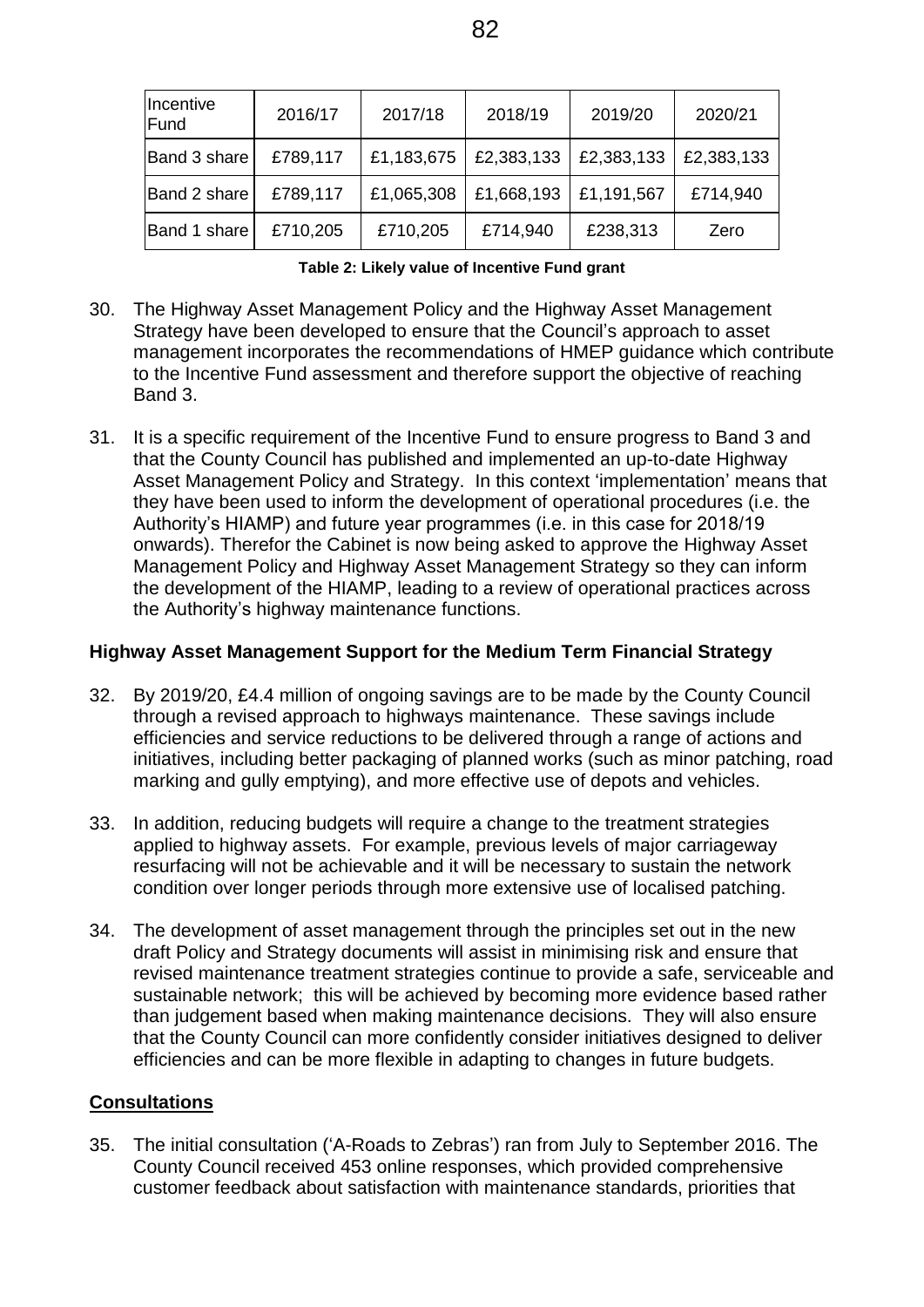should be given to particular assets, the risk based approach to dealing with critical defects, rationalisation of particular highway assets and level of support for community involvement.

- 36. The Cabinet considered the outcome of this consultation in December 2016 and approved a further consultation on the draft Highways Asset Management Policy and a draft Highways Asset Management Strategy.
- 37. The views of stakeholders from the initial 'A Roads to Zebras' consultation were taken into account when developing the draft Policy and draft Strategy documents. Proposals included prioritising high risk repairs, focussing on planned maintenance work, risk-based preventative work, exploring opportunities for working with Parish Councils, introducing a targeted approach to gully cleansing and keeping winter maintenance at current service levels.
- 38. The subsequent consultation on the draft Highways Asset Management Policy and draft Highways Asset Management Strategy was carried out from 30 January to 26 March 2017. This involved an online consultation and workshops with specific groups. Consultees included the public, parishes, transport providers and public sector organisations, the *Older People Engagement Network, Leicestershire Equalities Challenge Group* and disability groups.
- 39. The County Council received 76 responses to the consultation. There was broad agreement with the Policy and Strategy statements and supporting principles and responses could be divided into two broad types:
	- Those that thought that a sensible approach had been taken, particularly around the risk based approach; and
	- Those that thought that the documents were difficult to understand (due to being too technical). As a result of this the language used in the documents was made less technical.

| <b>Main issues and</b><br>comments                                           | <b>Officer response</b>                                                                                                                                                                                                                               |
|------------------------------------------------------------------------------|-------------------------------------------------------------------------------------------------------------------------------------------------------------------------------------------------------------------------------------------------------|
| Public safety should be a<br>priority                                        | Agreed. The new risk-based approach will<br>ensure that those areas with the greatest risk<br>will be given priority.                                                                                                                                 |
| Priority being given to urban<br>roads, leading to neglect of<br>rural roads | The new risk-based approach will ensure that<br>those areas with the greatest risk will be given<br>priority; irrespective of the urban / rural nature<br>of roads (e.g. high risk rural roads would be<br>given priority over low risk urban roads). |

40. The main issues and comments are outlined below, along with the officer response. Further detailed outcomes from the consultation have been included as Appendix C.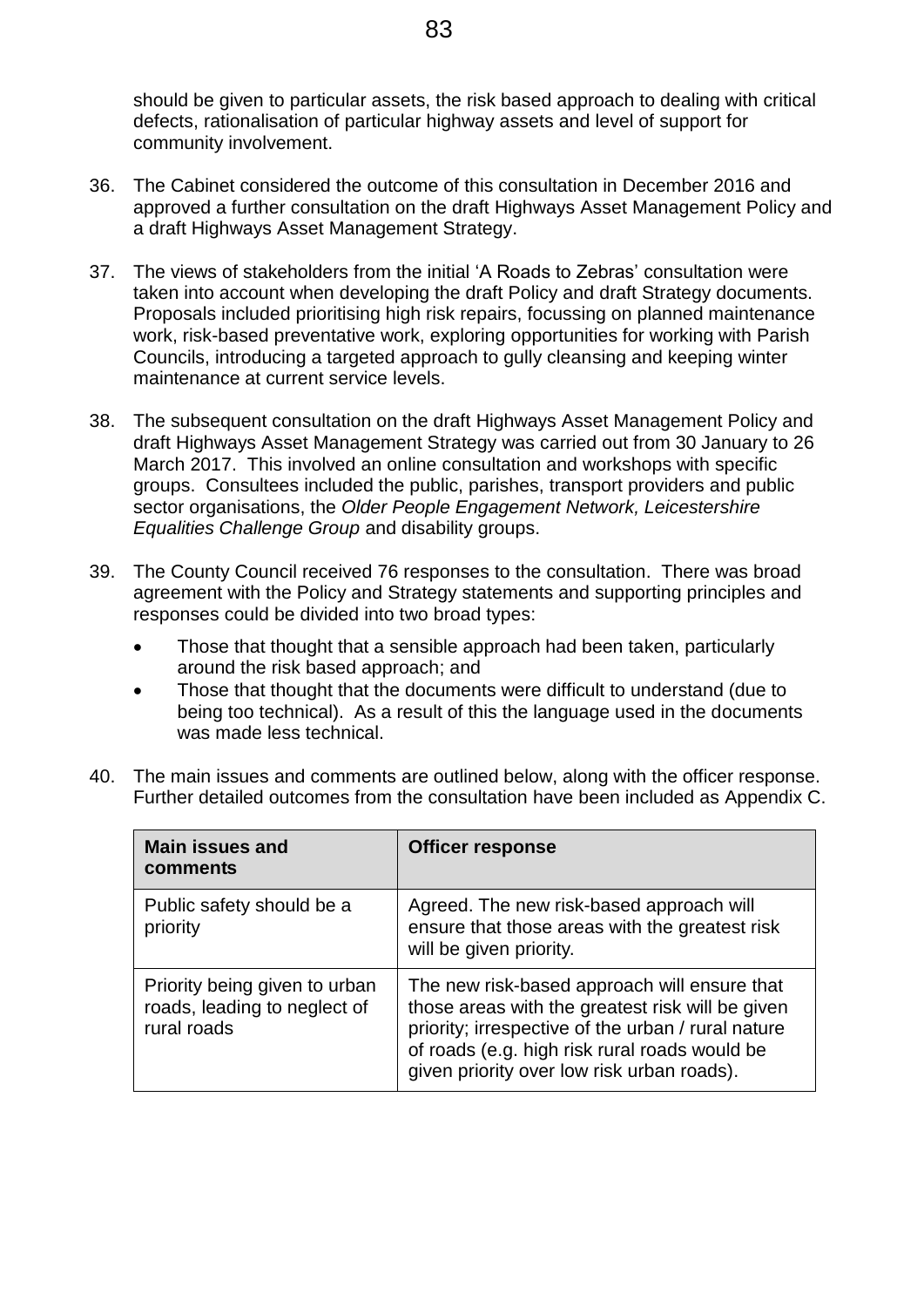| Good communication<br>needed going forward e.g. to<br>explain what LCC and<br>partners, including<br>communities, will/won't be<br>doing | An asset management communication strategy<br>is being developed to ensure good<br>communication going forward.                   |
|------------------------------------------------------------------------------------------------------------------------------------------|-----------------------------------------------------------------------------------------------------------------------------------|
| Trees – benefits and risks                                                                                                               | The Strategy has been amended to highlight<br>the importance of trees explaining the benefits<br>and risks associated with trees. |

41. These comments will provide the basis for further development of the detailed HIAMP and operational procedures, which will sit below the Highway Asset Management Policy and Highway Asset Management Strategy.

#### Parish Council Highway Warden/Lengthsman Pilot

- 42. Included in the second of the consultations were proposals to develop opportunities for involving communities directly in some areas of local maintenance, including the option to develop a Parish Council Highway Warden/Lengthsman scheme. As explained in the previous report to the Cabinet (December 2016), responses were mixed, and it was agreed that further work would be carried out with the view to undertaking an 18-month pilot arrangement with a small number of parish councils.
- 43. Work will continue to take forward the development of a pilot scheme for a Highway Warden and/or Lengthsman arrangement; it is intended that this will be progressed with any interested parties after the HIAMP has been approved. Through 2018/19 advice and 'training' would be given, with the pilot commencing in 2019/20.

#### **Conclusion**

- 44. The Highway Asset Management Strategy and Highway Asset Management Policy will ensure that the Council as Highway Authority continues to meet its statutory duties under the Highways Act 1980. They take into account the ongoing financial pressures on the Authority, supporting delivery of the Council's MTFS - and also the opportunities for the Council to take advantage of additional funding available from the DfT.
- 45. The addition of a HIAMP will establish the detailed direction and operational practice and processes to underpin delivery of the Highway Asset Management Policy and Strategy and will, in turn, inform a review of operational procedures. As indicated earlier, this will be the subject of another report to the Cabinet in Autumn 2017.

#### **Background Papers**

Leicestershire County Council Highway Maintenance Policy and Strategy document [http://website/highway\\_maintenance\\_policy\\_and\\_strategy\\_document\\_\\_v6\\_november\\_2012-2.pdf](http://website/highway_maintenance_policy_and_strategy_document__v6_november_2012-2.pdf)

Leicestershire County Council Transport Asset Management Plan [http://website/tamp\\_2.pdf](http://website/tamp_2.pdf)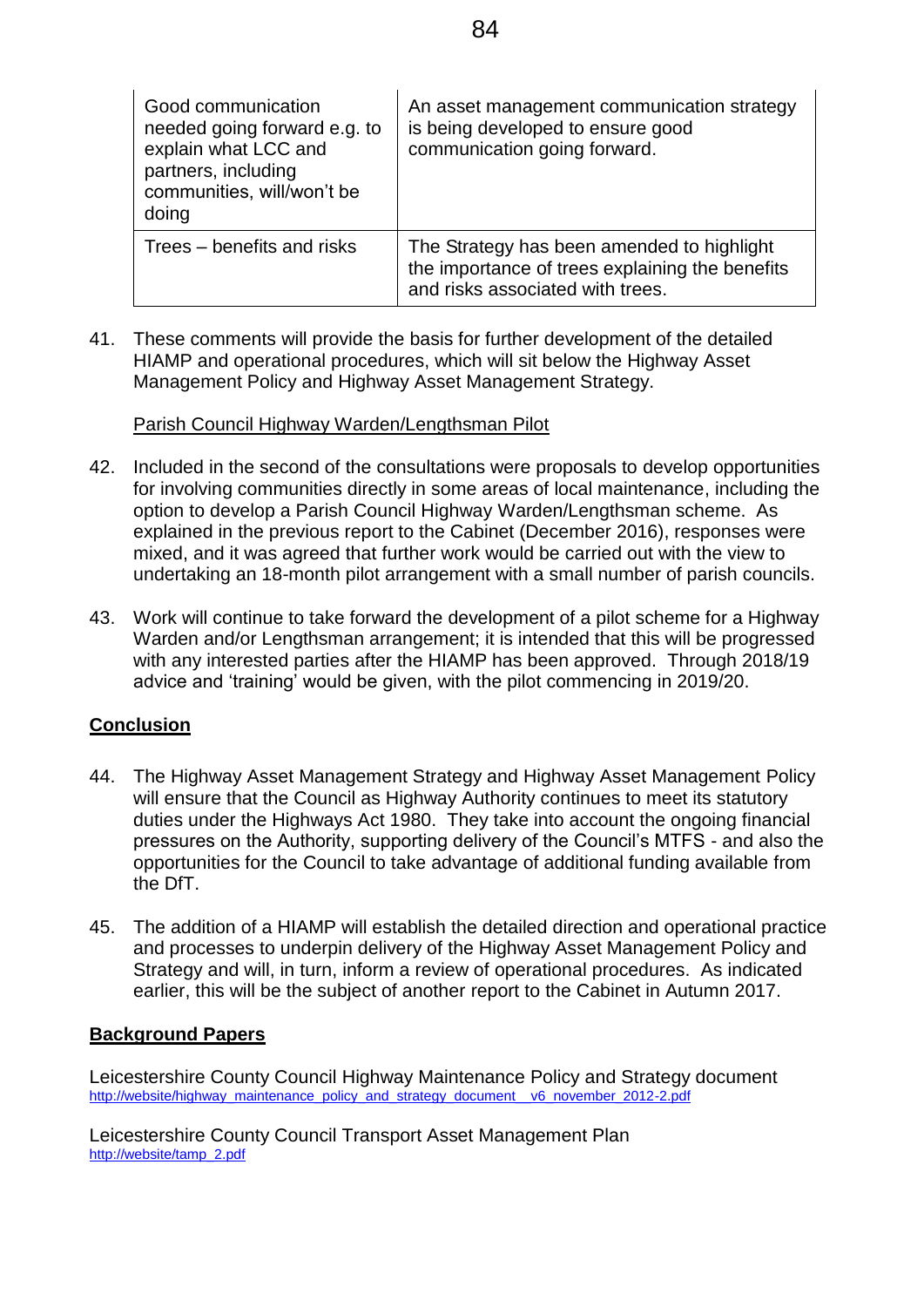Report to the Cabinet – 13 December 2016 – Highway Maintenance Policy and Strategy Review

<http://politics.leics.gov.uk/ieListDocuments.aspx?CId=135&MId=4608&Ver=4>

Report to the Cabinet – 19 April 2016 – Highway Maintenance Strategy and Policy Review <http://ow.ly/qQjf30cykOJ> <http://politics.leics.gov.uk/documents/s118133/Appendix%20-%20Highways%20Maintenance%20Review.pdf>

## Report to the Cabinet - 11 October 2011 - Changes to Highway Maintenance Policy and **Strategy**

[http://politics.leics.gov.uk/Published/C00000135/M00003128/AI00029400/\\$Gchangestohighwaysmaintenancepolicy.doc.pdf](http://politics.leics.gov.uk/Published/C00000135/M00003128/AI00029400/$Gchangestohighwaysmaintenancepolicy.doc.pdf)

Report to the Cabinet - 26 July 2011 - Street Lighting Policy [http://cexmodgov1/Published/C00000135/M00003126/AI00028733/\\$Lstreetlightingpolicyappx.doc.pdf](http://cexmodgov1/Published/C00000135/M00003126/AI00028733/$Lstreetlightingpolicyappx.doc.pdf)

Report to the Cabinet - 12 October 2010 - Changes to Highway Maintenance Policy and **Strategy** [http://politics.leics.gov.uk/Published/C00000135/M00002911/AI00026408/\\$Hchangeshighwaymaintenanceappendicesab.doc.pdf](http://politics.leics.gov.uk/Published/C00000135/M00002911/AI00026408/$Hchangeshighwaymaintenanceappendicesab.doc.pdf)

Report to the Cabinet - 23 November 2007 - Leicestershire's first Transport Asset Management Plan

[http://cexmodgov1/Published/C00000135/M00001973/AI00017860/\\$ItemNTransportAssetManagementPlan.doc.pdf](http://cexmodgov1/Published/C00000135/M00001973/AI00017860/$ItemNTransportAssetManagementPlan.doc.pdf)

## **Appendices**

| Appendix A - | Draft Highway Asset Management Policy          |
|--------------|------------------------------------------------|
| Appendix B - | Draft Highway Asset Management Strategy        |
| Appendix C - | <b>Consultation results</b>                    |
| Appendix D - | Equality and Human Rights Implications (EHRIA) |

#### **Relevant Impact Assessments**

#### Equality and Human Rights Implications (EHRIA)

- 46. These proposals are aimed at maintaining the highway network in the best overall condition appropriate to its use and taking account of customer expectations and the available budget. Effective maintenance of the network will benefit all users.
- 47. However, a number of potential impacts on disabled groups and older people, both positive and negative, have been identified. To ensure that feedback could be obtained on the work that has happened so far and the potential impact on protected characteristics (specifically disabled people and older people) the second consultation included workshops with the *Older People Engagement Network, Leicestershire Equalities Challenge Group* and disability groups.
- 48. An EHRIA has been completed (Appendix D) and a number of mitigations have been developed to respond to concerns. The EHRIA will continue to be reviewed following the consultation outcomes and further project work.

#### Environmental Implications

49. The draft Highway Asset Management Policy and draft Highway Asset Management Strategy set out principles that will support more efficient maintenance of highway assets. In turn, this will support a number of environmental benefits, including